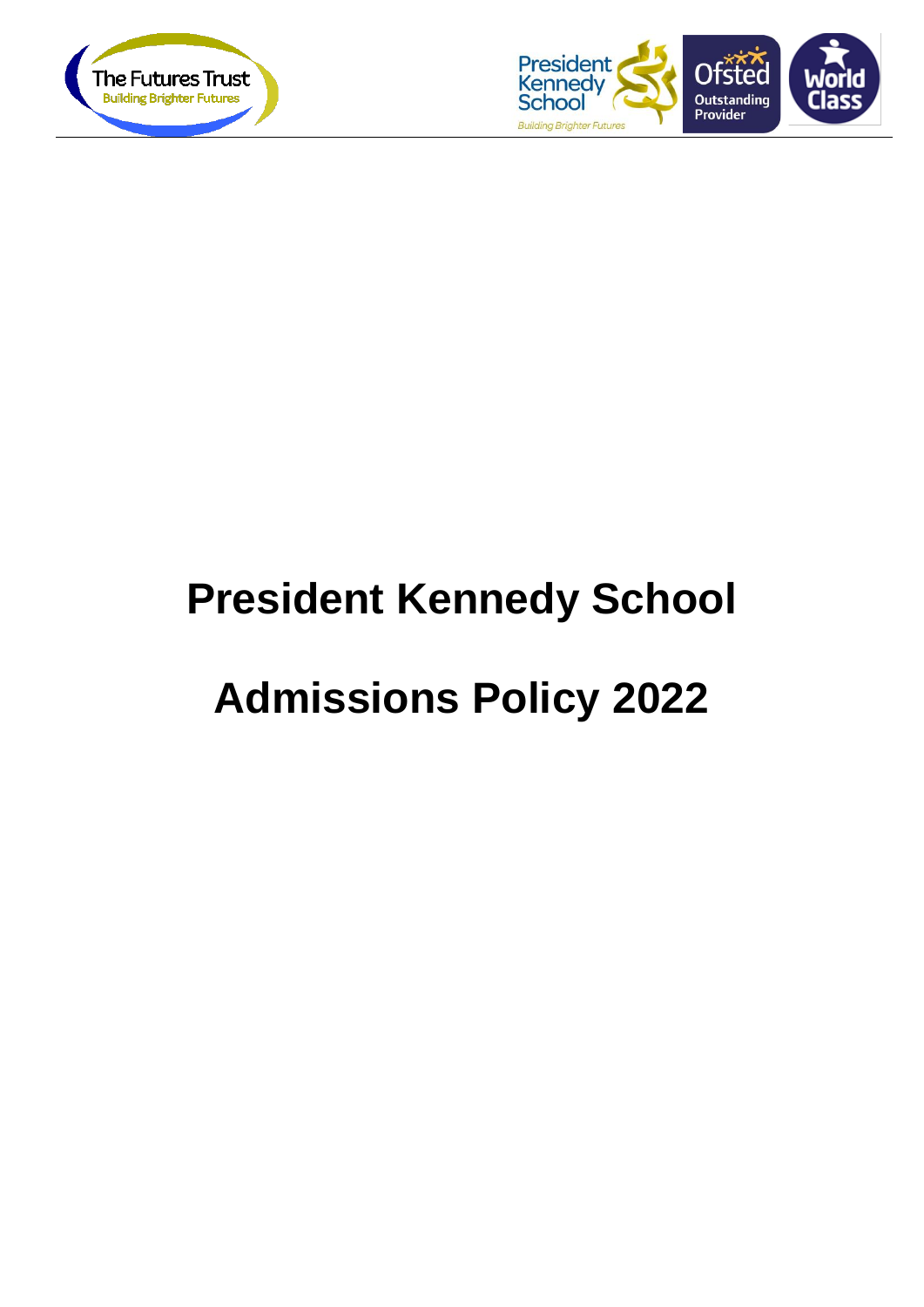



## **PRESIDENT KENNEDY SCHOOL**

**ADMISSIONS POLICY**

**SEPTEMBER 2022**

**President Kennedy School is an academy within The Futures Trust, a Multi Academy Trust (the Academy Trust) and the Academy Trust of the School is the admission authority. It participates in the local authority coordinated scheme for Year 7 admissions intake. All applicants should adhere to the deadlines within the scheme. The admission arrangements comply with the Fair Access Protocol as detailed in the Admissions Code.**

#### **THE ADMISSION OF PUPILS TO PRESIDENT KENNEDY SCHOOL**

#### **STUDENT ADMISSIONS: PRINCIPLES**

- 1 President Kennedy School aims to:
	- Serve its local community identified in this policy as its 'catchment area' whilst recognising that catchment areas do not prevent parents who live outside the catchment of a particular school from expressing a preference for the school;
	- Recognise the social and educational benefits of children attending their nearest local school;
	- Implement fair admissions arrangements which are equally applied to all requests being made by parents for admission, irrespective of ability, race or background;
	- Ensure the school's admissions arrangements comply with the Department of Education's ("DfE") School Admissions Code 2014.

#### **GENERAL**

- 2 The school will take part in the Admissions Forum set up by the local authority and have regard to its advice; and will participate in the co-ordinated admission arrangements operated by the local authority and the local in-year fair access protocol.
- 3 The school shall ensure that parents will have the right of appeal to an Independent Appeal Panel if they are dissatisfied with an admission decision of the school. The Independent Appeal Panel will be independent of the Academy Trust. The arrangements for appeals will comply with the School Admission Appeals Code published by the DfE. The determination of the appeal panel is binding on all parties.
- 4 Guidance for parents about how the appeals process will work will be provided by the local authority who will manage this process on behalf of the school.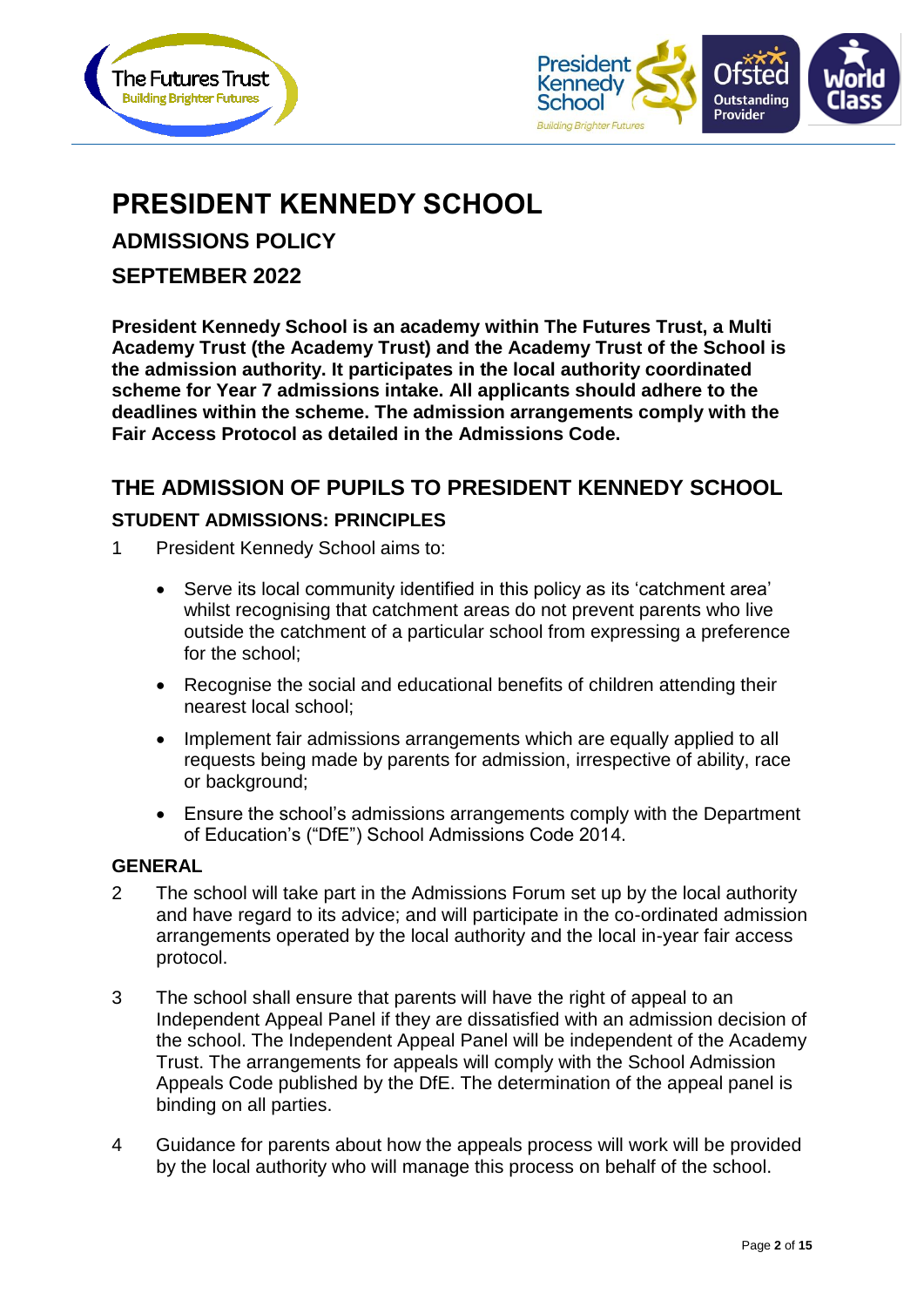



5 Records of applications and admissions to the school shall be kept by the local authority on behalf of the Academy Trust for a period of three years and shall be open for inspection by the Secretary of State.

#### **PROCEDURE FOR ADMITTING PUPILS TO PRESIDENT KENNEDY SCHOOL**

#### **Admissions Number**

- 6 **For September 2022, President Kennedy School's Published Admissions Number (PAN) for Year 7 is 300.**
- 7 In any specific year, the Academy Trust may set a higher admission number than the President Kennedy School's agreed admission number for an applicable year group. Before setting an admission number higher than its agreed admission number, the Academy Trust will undertake a full consultation. Pupils will not be admitted in any year group above the published admissions number for that year group unless a successful appeal is lodged, a pupil is allocated under Fair Access arrangements, or where the final place in a year group is offered to one of a pair of twins or other multiple births or in the cases of twins or multiples (see paragraph 18). Such circumstances shall be reported to the Secretary of State.

#### **Process of Application**

- 8 Arrangements for applications for places at President Kennedy School will be made in accordance with the local authority's co-ordinated admission arrangements and will be made on the Common Application Form provided and administered by the local authority.
- 9 The Academy Trust will use the following timetable for applications to President Kennedy School each year (exact dates within the months may vary from year to year) that, whenever possible, will fit in with the common timetable agreed in Coventry.
	- a) **By September** The Academy Trust will publish on President Kennedy School's website, information about the arrangements for admission, including oversubscription criteria, as soon as they have been determined. This will include details of open evenings and other opportunities for prospective pupils and their parents to visit the school. The Academy Trust will also provide information in relation to President Kennedy School to Coventry local authority for inclusion in the composite admissions prospectus, as required;
	- b) **September/October** The Academy Trust will provide opportunities for parents to visit President Kennedy School;
	- c) **By 31 October** Deadline for the Common Application Form to be completed and returned to the child's home local authority. Local authority to administer;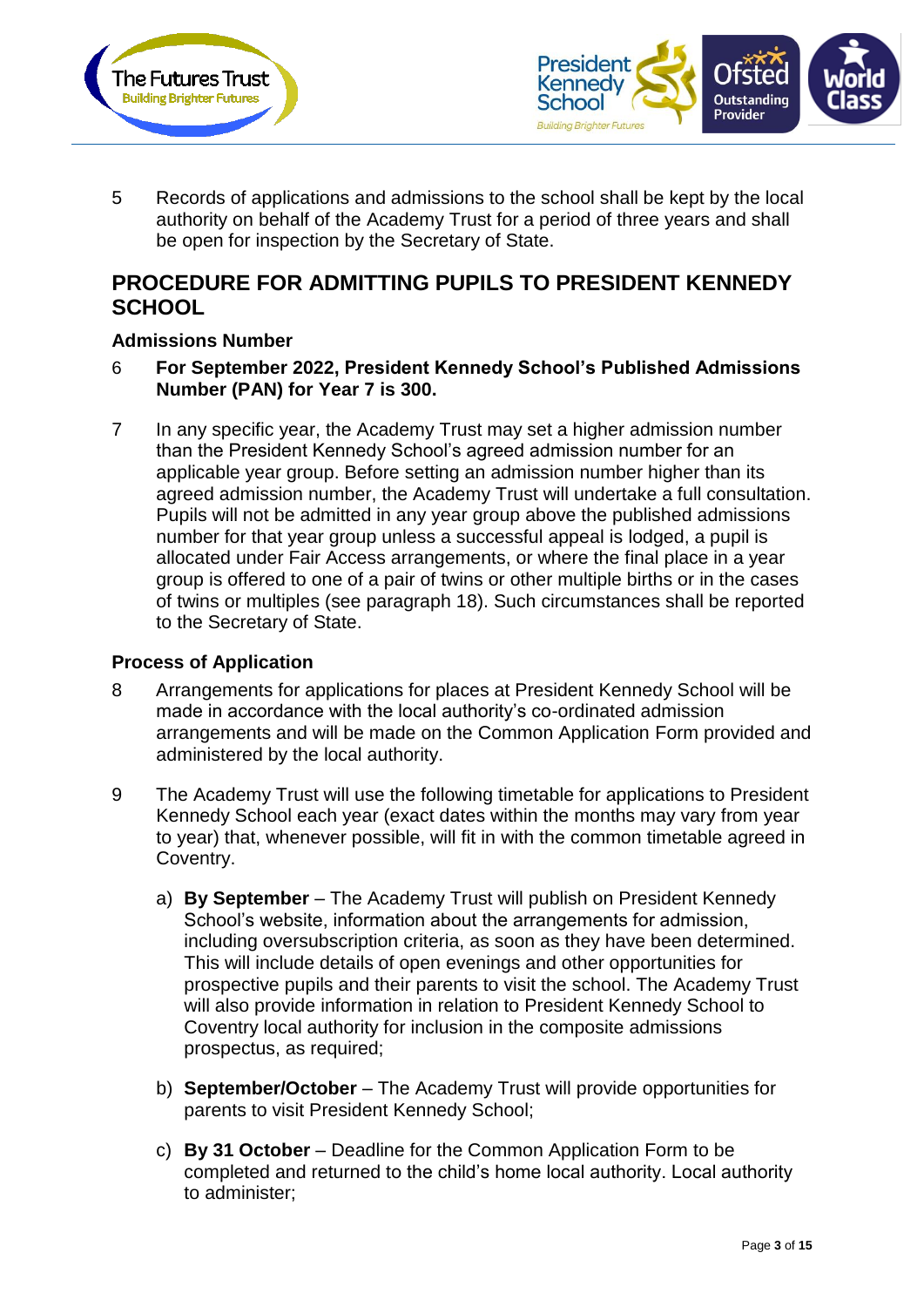



- d) **Late November** local authority sends President Kennedy School full details of the numbers of applications to the Academy Trust;
- e) **Early/Mid December** If the number of applications exceeds the PAN, the Academy Trust will consider all applications, apply the oversubscription criteria (as appropriate) and provide Coventry local authority with a list of those applicants ranked according to the school's oversubscription criteria.
- f) **February** Coventry local authority applies agreed scheme for Coventry schools, informing other local authorities of offers to be made to their residents.
- g) **1 March** each year or next working day offers made to parents.

#### **Consideration of Applications**

10 The Academy Trust will consider all applications for places at President Kennedy School. Where fewer than the published admission number for the relevant year groups are received, the Academy Trust will offer places at President Kennedy School to all those who have applied.

#### **Special Educational Needs**

11 All children with an Education Health and Care Plan ("the EHCP") that name the school in the EHCP will be admitted

#### **Applications for children to be admitted into a class outside of their normal age group**

- 12 If parents wish for their child to be considered for admission to a class outside of their normal age group, they should make an application for the normal age group in the first instance. Parents should then submit a formal request to the school's Governing Body. This request should be in the form of a written letter of application outlining the reasons why you wish for your child to be considered to be admitted into a class outside of their normal age group, and enclosing any supportive evidence and documentation that you wish to be taken into account as part of that request. The Governing Body will consider applications submitted and advise the parents of the outcome of their application before the national offer day, having taken into account the information provided by the parents, the child's best interests and the views of the Head Teacher.
- 13 If parents are considering submitting an application for their child to be admitted into a class outside of their normal age group, it is strongly recommended that they also read the DfE Guidance which can be found at [https://www.gov.uk/government/publications/summer-born-children-school](https://www.gov.uk/government/publications/summer-born-children-school-admission)[admission.](https://www.gov.uk/government/publications/summer-born-children-school-admission)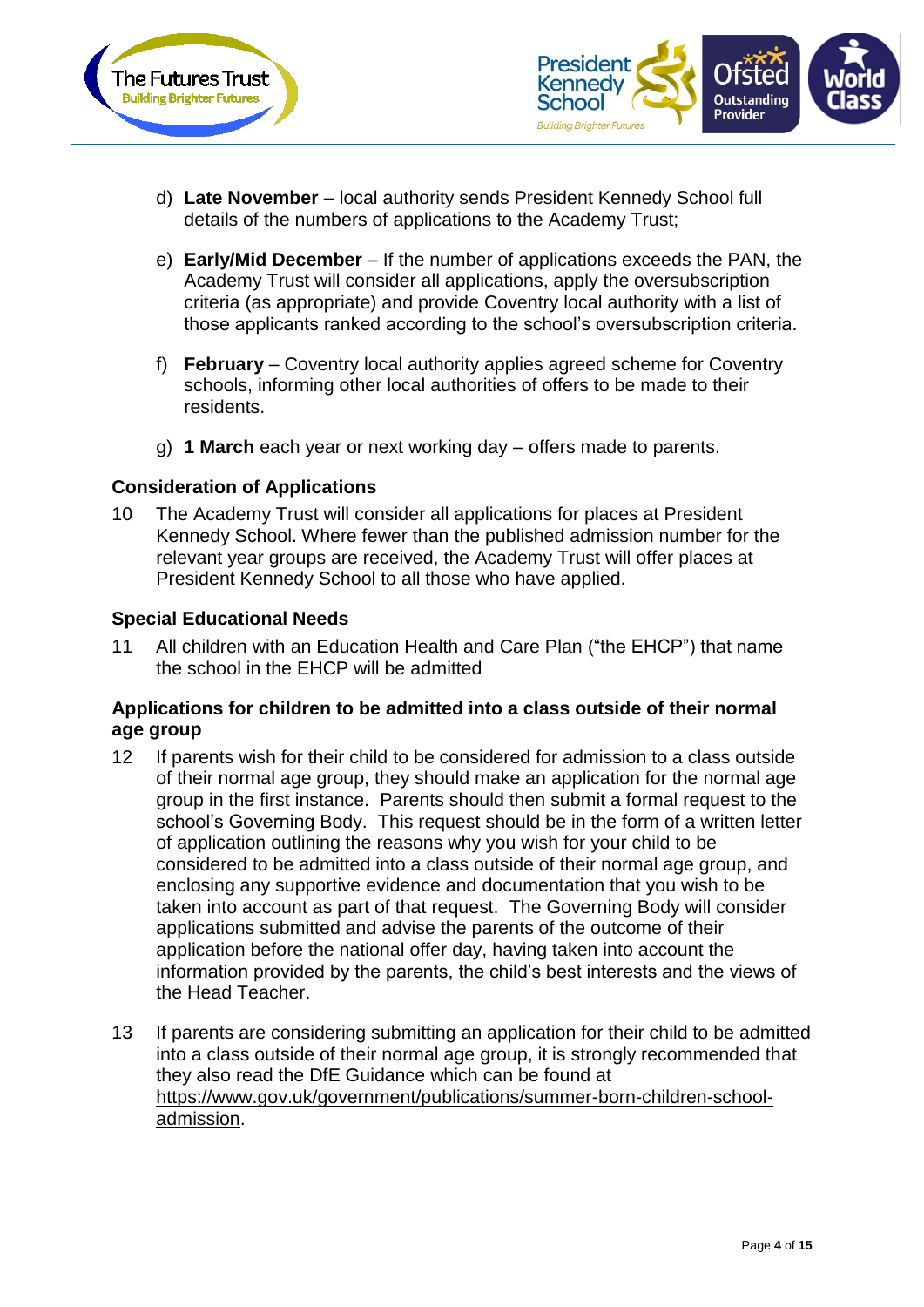



### **PROCEDURES WHERE PRESIDENT KENNEDY SCHOOL IS OVERSUBSCRIBED FOR SEPTEMBER 2022**

- 14 If there are more requests for a school place than there are places available within the school's admission number, places will be allocated in accordance with the following criteria and in the order shown below (please reference to oversubscription definitions for further information):
- 15
- a) **Children who, at the time of admission, are in the care of a local authority or are provided with accommodation by the authority (looked after children) and all children who were previously looked after but ceased to be so because they were adopted, or became subject to a child arrangements order or a special guardianship order, including those children who appear (to the admission authority) to have been in state care outside of England and ceased to be in state care as a result of being adopted**. A looked after child is defined in Section 22 of the Children Act 1989 (see definitions section).
- b) **Children who live in the catchment area served by the school, who have a brother or sister attending the school provided that the brother or sister will be of compulsory school age and will continue to attend President Kennedy School the following year.**
- c) **Other children who live in the catchment area served by the school.**
- d) **Children living outside the catchment area with a brother or sister who currently attends the school, provided that the brother or sister will be of compulsory school age and will continue to attend President Kennedy School the following year.**
- e) **Children by reference to the distance their home is from the school in accordance with the definitions section.**

#### **TIE BREAKER**

16 If it is not possible to determine all the applications received that meet any of the categories described above, priority will be determined by the proximity of the child's home to President Kennedy School. This will be carried out using a straight-line measurement and a computerised mapping system, from the centre of the child's residence to the centre of the school site. The address used must be the child's permanent home address. The shortest measurement will have the highest priority. Where the final place in a year group can be taken by two or more children living an equal distance from the school as described above, the Directors will select by drawing lots. This process will be supervised by a person independent of the school.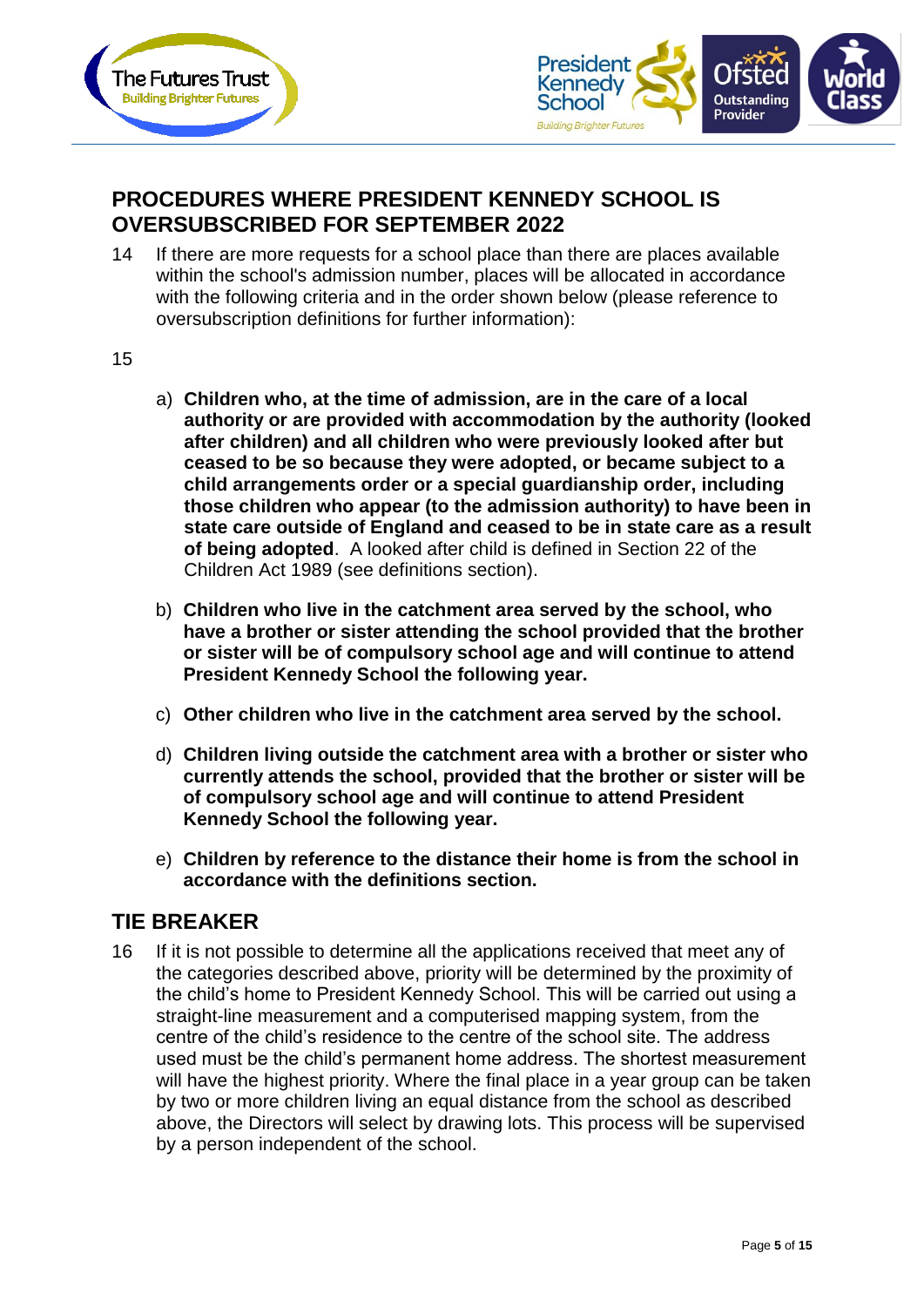



## **BROTHERS AND SISTERS**

- 17 The Trustees see the benefits of children from the same family attending the same school and give priority to brother and / or sister connections in its policy for allocating places under oversubscription criteria (b) and (e). The definition of brother or sister includes step‐brothers, step‐sisters, half‐brothers, half‐sisters and adopted brothers and sisters living at the same permanent address. However, where the school is over‐subscribed no guarantee can be given that places will be available for brothers and sisters.
- 18 Where the final place in a year group is offered to one of a pair of twins or other multiple births, the admission number will be exceeded to accommodate the multiple birth siblings. This recognises the exceptional nature of emotional bonds between multiple birth siblings.

#### **CATCHMENT AREA**

19 One of the aims of our school is to serve its neighbourhood and develop links with the local community to strengthen the school and the community. The area served by a school is known as the catchment area (details of the addresses included in the school's catchment area is attached at **Annex A**). If you have any queries relating to the school's catchment area contact the school directly. Catchment areas do not prevent parents who live outside the catchment of a particular school from expressing a preference for the school.

### **COMPULSORY SCHOOL AGE**

20 Brothers and sisters are required to be of compulsory school age within the oversubscription criteria. This means they must be attending in Years 7 to 11 at the time that the applicant would be joining the school.

### **DISTANCE**

21 A straight-line measurement using a computerised mapping system, from the centre of the child's residence to the centre of the school site. The address used must be the child's permanent home address. The shortest measurement will have the highest priority. Where the final place in a year group can be taken by two or more children living an equal distance from the school as described above, the Directors will select by drawing lots.

#### **HOME ADDRESS**

22 A pupil's home address is considered to be a residential property that is the child's only or main residence. At the time places are allocated, proof of permanent residence at the property concerned may be required. Where parents have shared responsibility for a child and the child lives for part of the week with each parent, the definition of a child's residence will be where they reside the majority of the time (3 nights or more) between Monday to Friday.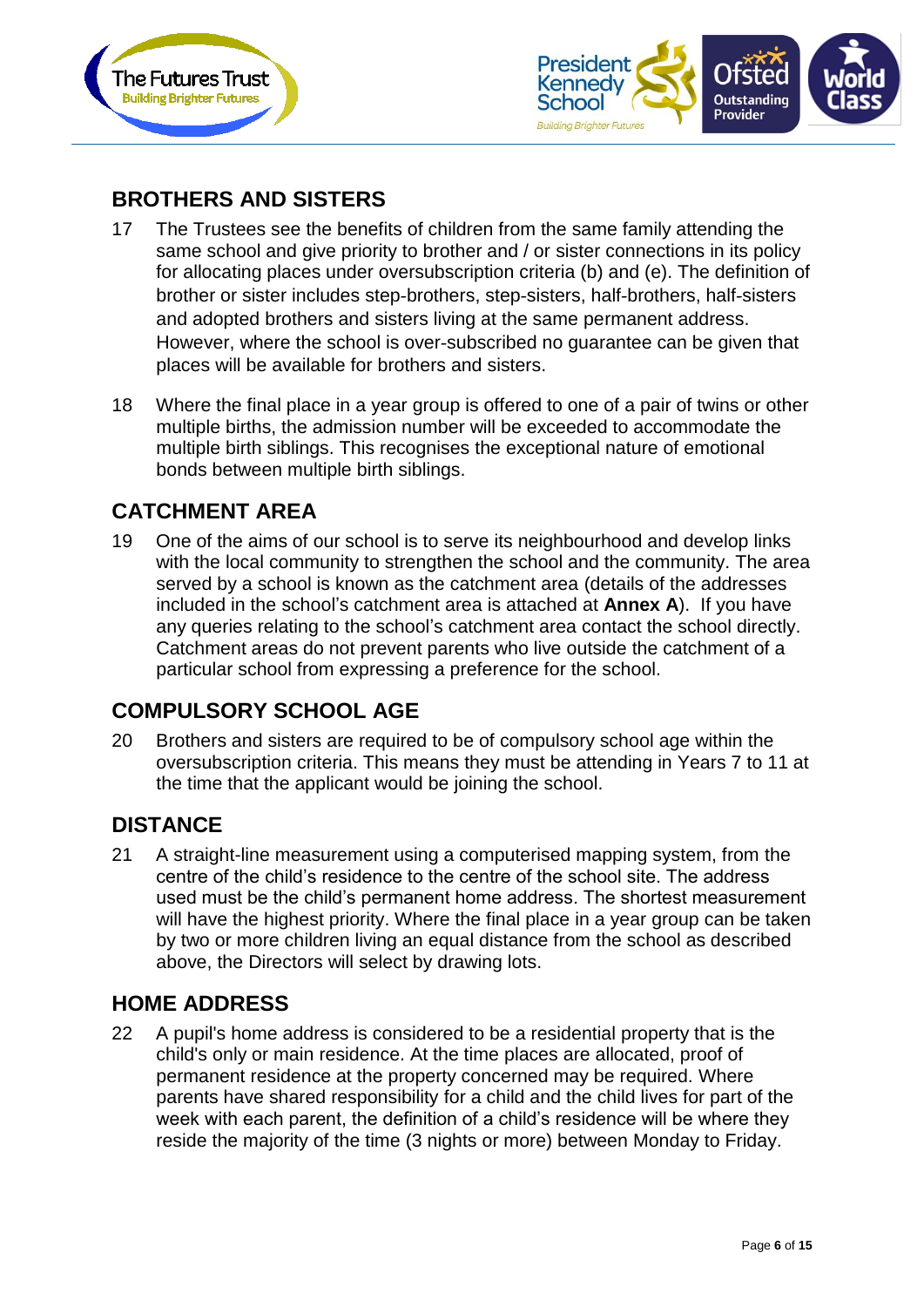



- 23 Where documentary evidence can substantiate to the satisfaction of the Governors that care is split equally between parents at two homes, parents must name the address to be used for the purpose of allocating a school place.
- 24 **If a place is offered on the basis of an address that is subsequently found to be different from a child's main home address, then that place may be withdrawn**.

## **LATE APPLICATIONS**

25 The closing date for applications in the normal admissions round is **31 October**. After that date, the local authority will continue to receive applications but these will be considered to be late and may not be processed until after 1 March the following year.

### **APPEALS**

26 If your child has not been offered a place at President Kennedy School you have the right of appeal against the decision. Accepting the place you have been offered does not affect your right of appeal. Appeals are administered by the Local Authority and heard by an independent panel. If you want to appeal for a place you should contact the Resources Directorate at Coventry City Council. You will receive 10 school days' notice of the time and date of the appeal hearing. You will receive a statement nine school days before the appeal hearing saying why your child has not been offered a place and why the school is unable to admit another pupil. Any additional documents you wish to submit in support of your appeal must be received by the clerk at least three days before the appeal hearing. Failure to do this may result in your appeal hearing being adjourned.

#### **WAITING LISTS**

27 As required by the current School Admissions Code, where in any year the school receives more applications for places than there are places available, a waiting list will operate until the end of the autumn term (until 31<sup>st</sup> December). Parents and carers who wish for their child to continue to be considered for a place at President Kennedy School after the end of the autumn term must register their interest via the local authority by completing a Secondary School Transfer Application Form. A new waiting list will be produced by the local authority at the start of the spring term which will then operate until the end of the academic year. Applications for inclusion on the waiting list will be ranked according to the school's oversubscription criteria as described above. When a place becomes available the school will contact the first person on the list for the relevant year group.

### **FAIR ACCESS PROTOCOL**

28 The Coventry Fair Access Protocol covers the arrangements for all admission requests and the integration or reintegration to schools of pupils who are requesting a place at a school and are considered more difficult to place. All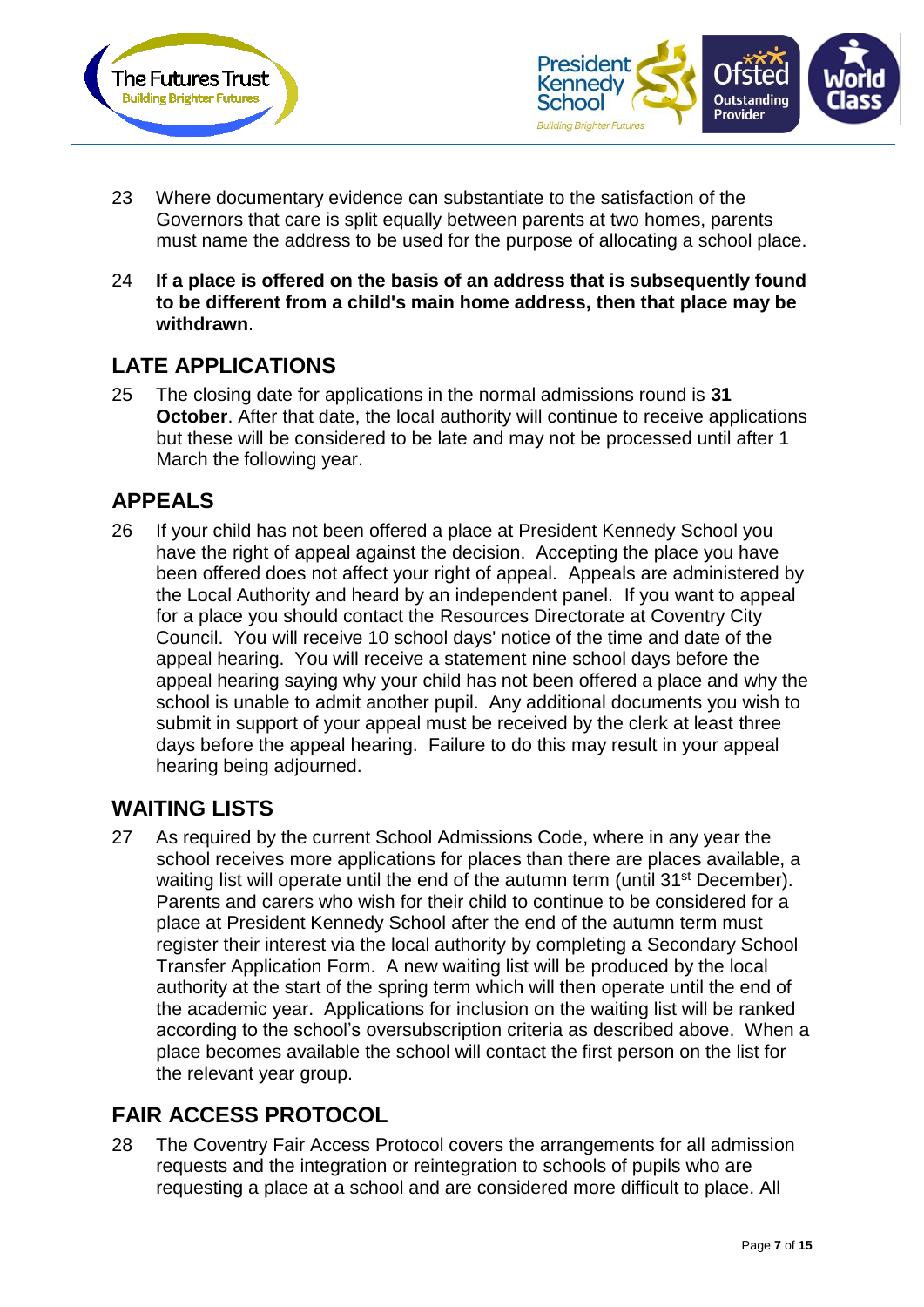



secondary schools in Coventry are included in this partnership. The agreement requires each school to accept a quota of students who are regarded as more difficult to place over their published admission number if necessary. This agreement acknowledges the significant additional challenge faced by President Kennedy School in respect to admissions and provides a fair and equitable framework for the admission of more difficult to place pupils.

## **IN-YEAR ADMISSIONS**

29 The Parent(s)/Carer(s) of children seeking admission to President Kennedy School should apply for a place by completing a standard admission form, available from the school or from the local authority. Once completed, the form should be returned to the local authority which coordinates all such applications, and the local authority will notify applicants of the school's admission decisions. If a place is not available in the relevant year group, Parent(s)/Carer(s) are entitled to appeal against this decision and if an appeal is lodged it will be heard within 30 school days of the appeal being lodged. The applicant's name will also be placed on the school's waiting list for admission into the relevant year group.

## **POST 16 ADMISSIONS CRITERIA**

- 30 President Kennedy School also considers applications from external students aged 16 or 17 years old in September 2021 for admission into Year 12 in September 2022. President Kennedy School does not accept new applications from students aged 18+.
- 31 The Academy Trust provides for a maximum number of 150 students in Year 12. The admission number for external students applying to join in Year 12 in September 2022 is 20. In order to pursue their preferred courses both internal and external students will be expected to meet the minimum requirements for the course(s) for which they are applying
- 32 Both internal and external students wishing to enter the sixth form will be expected to have met minimum academic entry requirements for the sixth form (an external student is a student not on roll at President Kennedy School in Year 11). If either internal or external applicants fail to meet the minimum course requirements they will be given the option of pursuing any alternative courses for which they do meet the minimum requirements. These minimum requirements for each course offered will be published annually on the Post 16 section of President Kennedy School's website/prospectus. Minimum class sizes will be set and if insufficient applications are received the school reserves the right to withdraw the course, an alternative course will be offered in these circumstances.
- 33 The application process begins at the end of November, and internal applicants must complete an internal application form and then meet with a member of the Post 16 team to discuss a suitable programme of study by 28 February. External applicants must complete an external application and are also invited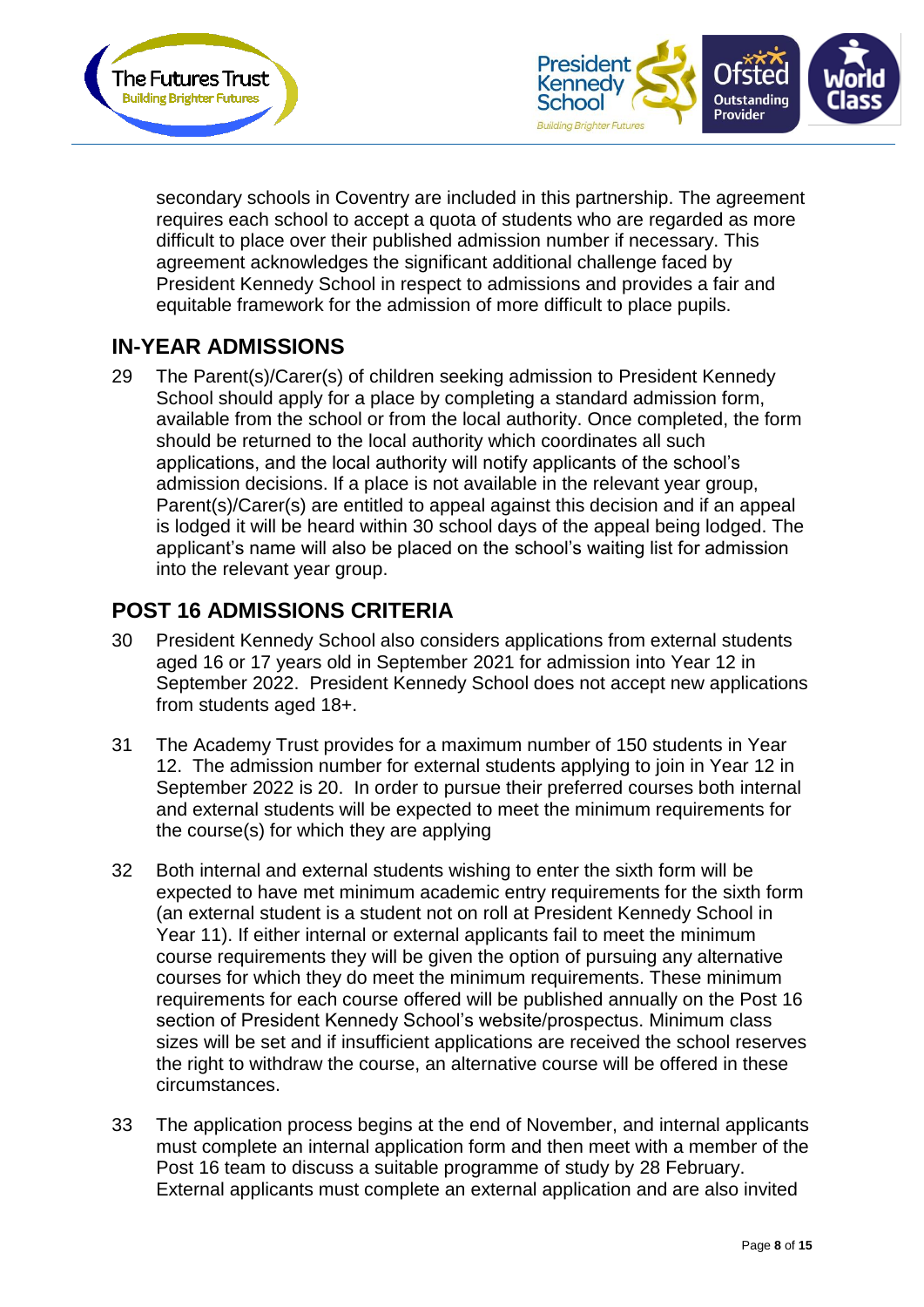



to come in to discuss their eligibility for a chosen programme of study. A meeting with the school to discuss options and academic entry requirements will not play any part in determining whether an offer of a place will be made.

34 If the number of successful applications (ie those students who have met entry requirements) exceeds the published PAN then oversubscription criteria will apply.

### **POST 16 OVERSUBSCRIPTION CRITERIA**

- 35 If, after allocating places to eligible internal candidates, there are more requests for a school place than there are places available within the school's admission number, places will be allocated to those pupils who meet the academic entry criteria in accordance with the following criteria and in the order shown below (please refer to oversubscription definitions for further information). This process will be supervised by a person independent of the school.
	- a) Children who, at the time of admission, are in the care of a local authority or are provided with accommodation by the authority (looked after children) and all children who were previously looked after but ceased to be so because they were adopted, or became subject to a child arrangements order or a special guardianship order, including those children who appear (to the admission authority) to have been in state care outside of England and ceased to be in state care as a result of being adopted. A looked after child is defined in Section 22 of the Children Act 1989 (see definitions section).
	- b) Students who live in the catchment area served by the school, who have a brother or sister attending the school provided that the brother or sister will be of compulsory school age and will continue to attend President Kennedy School the following year.
	- c) Other students who live in the catchment area served by the school.
	- d) Students living outside the catchment area with a brother or sister who currently attends President Kennedy School, provided that the brother or sister will be of compulsory school age and will continue to attend the following year.
	- e) Students by reference by distance to the school. Please see the Distance definition at paragraph 21 of these admission arrangements.
- 36 If it is not possible to determine all the applications received that meet any of the categories described above, priority will be determined by the proximity of the child's home to President Kennedy School. This will be carried out using a straight- line measurement and a computerised mapping system, from the centre of the child's residence to the centre of the school site. The address used must be the child's permanent home address. The shortest measurement will have the highest priority. Where the final place in a year group can be taken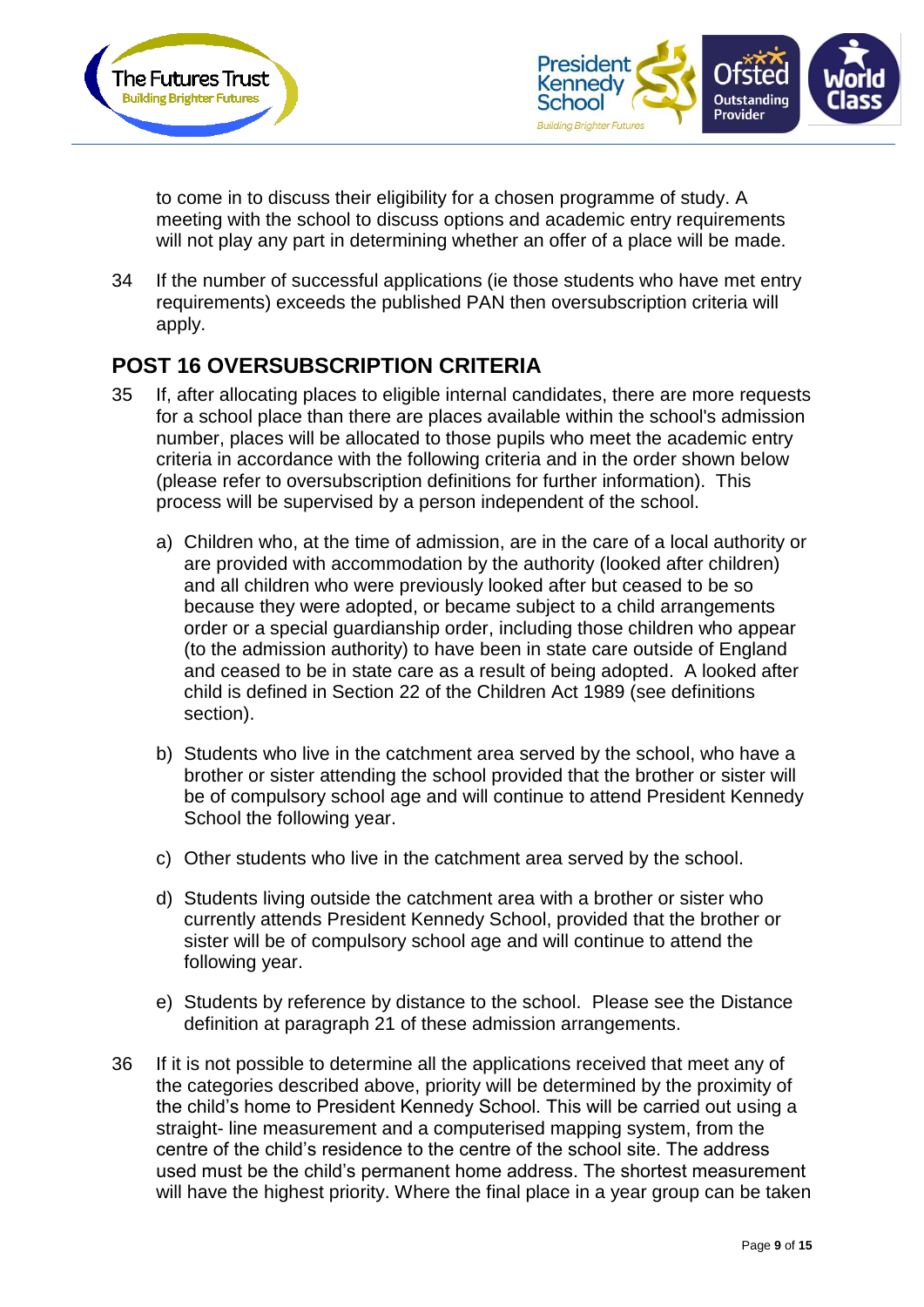



by two or more children living an equal distance from the school as described above, the Directors will select by drawing lots. This process will be supervised by a person independent of the school, and a fresh round of random allocation will be used each time a child is to be offered a place from a waiting list.

#### **POST 16 APPEALS**

37 Appeals against the decision of the school to refuse a place must be made in writing to the Chair of the Local Governing Body (address below) within 20 school days of notice of the refusal.

> Chair of the Local Governing Body President Kennedy School Rookery Lane **Coventry** CV6 4GL [governingbody@pks.coventry.sch.uk](mailto:governingbody@pks.coventry.sch.uk)

Contact details for Clerk to Governors:

Clerk to the Local Governing Body President Kennedy School Rookery Lane **Coventry** CV6 4GL [zoe.gibbs@coventry.gov.uk](mailto:regina.chowdhury@coventry.gov.uk)

38 Appeals will be heard by an independent appeal panel.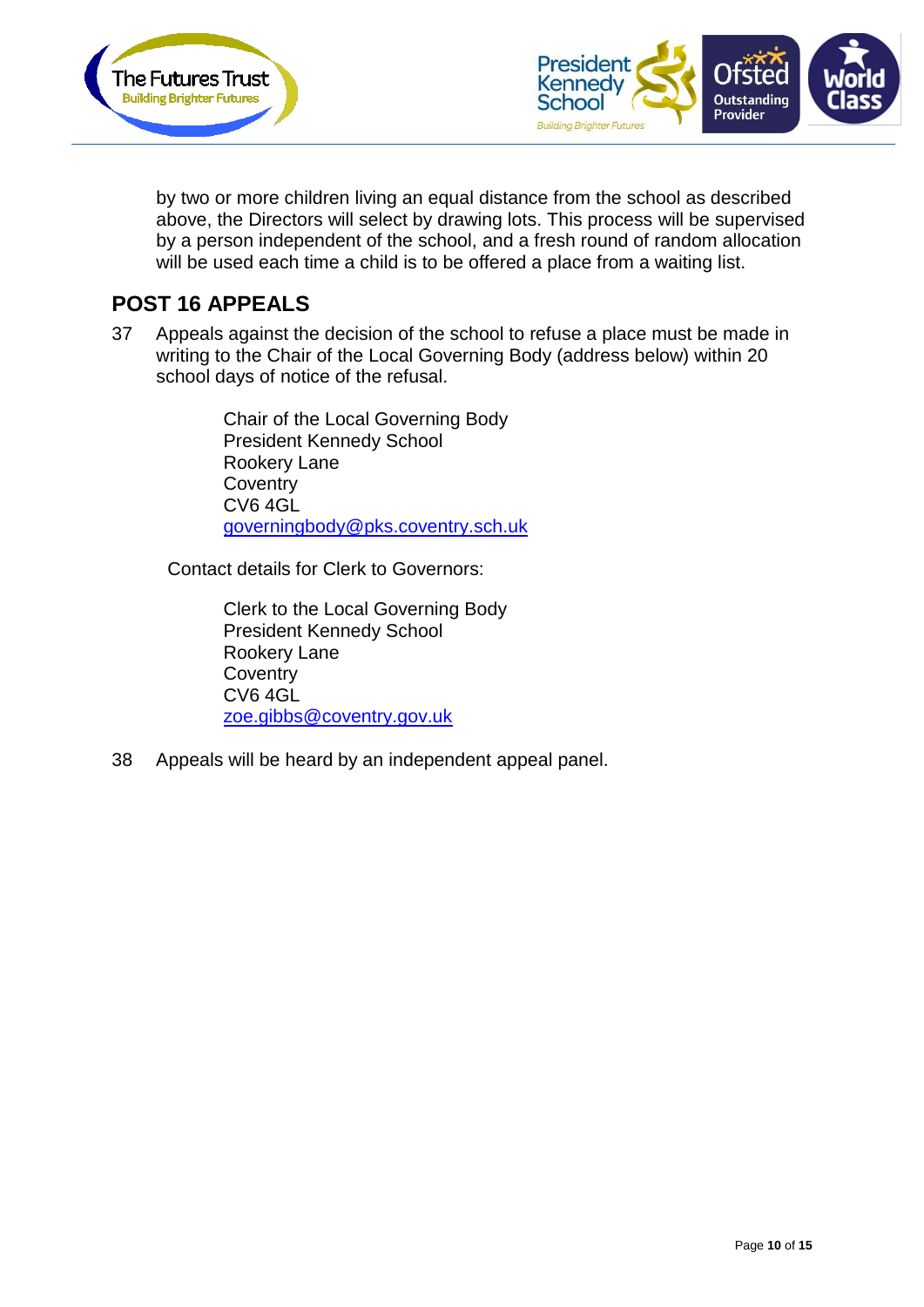



## **Annex A: President Kennedy School Catchment Area**

Addresses included within President Kennedy School's Catchment Area:

- Albert Crescent
- Aldermeadow Close
- Alderney Close
- Algate Close
- Allied Close
- Arena Avenue (1-51 odds ex 13) (2-80 evens)
- Bantam Grove
- Beacon Road
- Beake Avenue (upwards 185 odd and upwards 198 even)
- Bennetts Road (4 16 to city boundary only)
- Bennetts Road South (upwards 160 even and upwards 85 odd)
- Bentley Court
- Berkett Road
- Berwyn Avenue
- Birkdale Close
- Blackwatch Road
- **Blenheim Avenue**
- Blenheim Walk
- Bluebird Drive (1 27 odd excluding 13 and 2 54 even)
- Borrowdale Close
- Bowness Close
- Bransdale Avenue
- Branstree Drive
- Braytoft Close
- Briansway
- Briscoe Road
- Brookford Avenue
- Broome Croft
- Bruce Road
- Buckland Road
- Burnaby Road
- Butlin Road
- Capmartin Road (upwards 121 odd and upwards 130 even)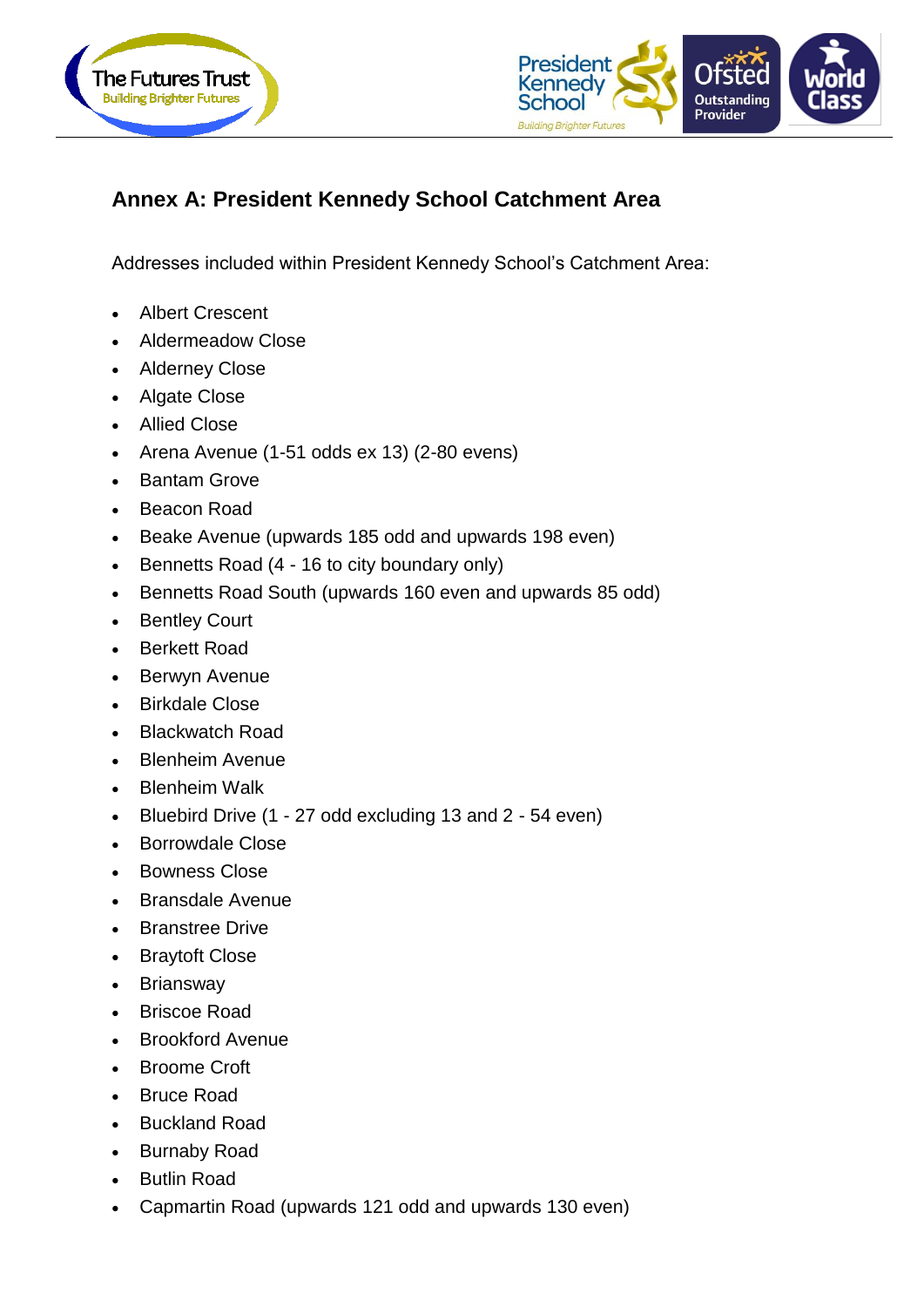



- Catesby Road
- Cawnpore Road
- Celilo Walk (1 14 excluding 13)
- Charlecote Road
- Charlewood Road
- Cherry Close
- Chesholme Road
- Chillaton Road
- Cloverdale Close
- College Road
- Compton Road
- Coopers Meadow (59 92)
- Cossington Road (1 143 odd and 2 118 even)
- Crummock Close
- Deerhurst Road
- Derwent Road
- Dunlop Close (2 14 even and 1 7 odd)
- Dunster Place
- Durham Close
- Dymond Road
- Eacott Close
- Edward Road
- Elphin Close
- Emily Allen Road (1 27 odd and 2 18 even)
- Esterton Close
- Everdon Road
- Fallowfields
- Farm Close
- Farndale Avenue
- Faulkes Road (1 7 odd and 2-12 even)
- Finch Close
- Fivefield Road
- Foreland Way
- Forge Way
- Foxglove Close
- Giles Close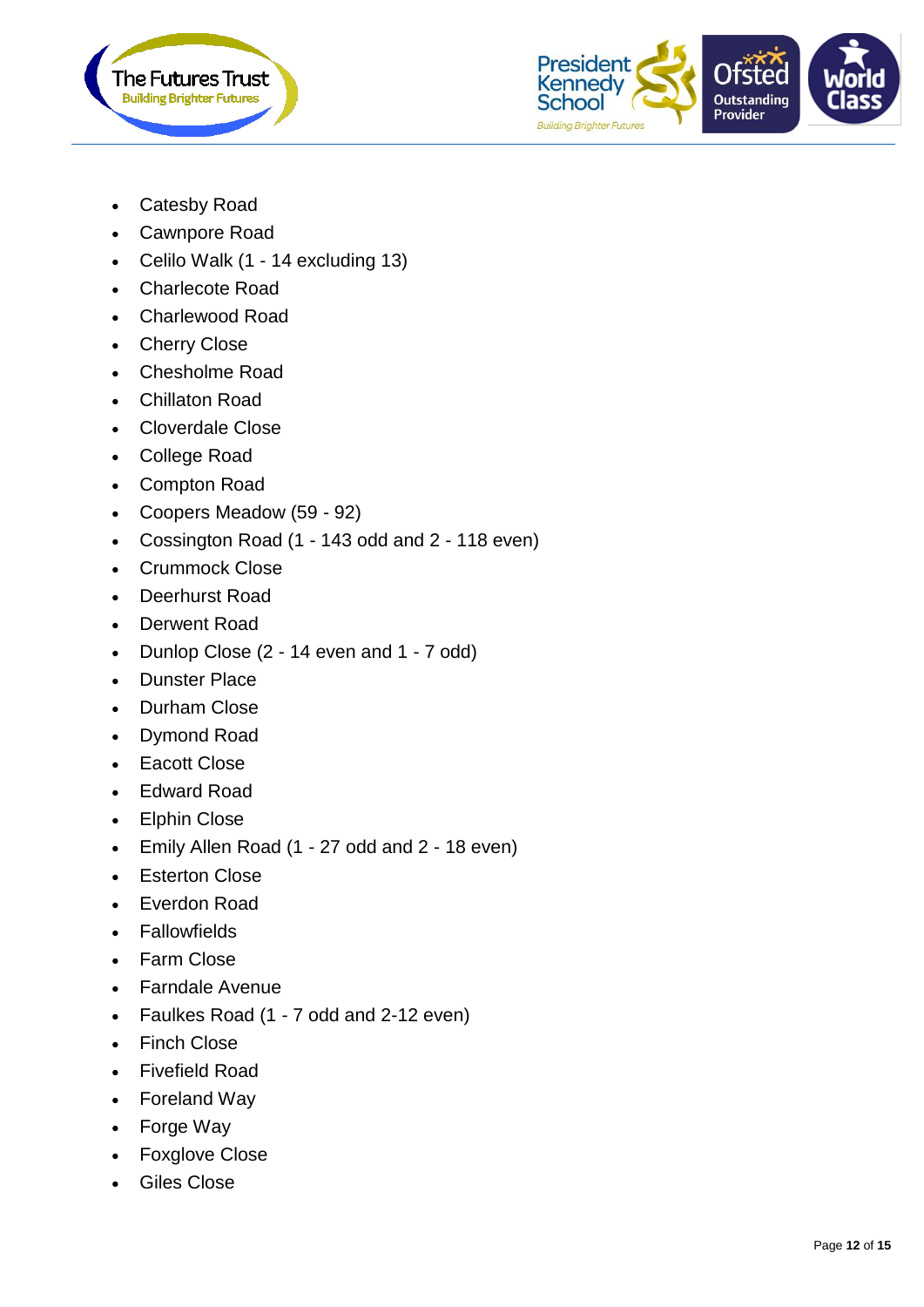



- Glaisdale Avenue
- Glenn Street
- Glentworth Avenue
- Gospel Oak Road
- Grangemouth Road (288 400 even and 321 443 odd)
- Great Wood Close (1 7 odd and 2 10 even)
- Greensleeves Close
- Greenwood Place (2 8 even and 1 5 odd)
- Greycoat Road
- Greyhound Road (1-42 odds ex 13) (2-32 evens)
- Guardhouse Road
- Halford Lane
- Hallam Road
- Hallbrook Road
- Harborough Road
- Headington Avenue
- Hedgerow Walk
- Hen Lane
- Herders Way  $(1, 2, 8, 4)$  only)
- Holborn Avenue
- Holbrook Lane
- Houldsworth Crescent
- Instone Road
- Jackson Road
- John Boyd Court (1 3 odd and 2 10 even)
- John Brooks Gardens (1-12 con 14-32 con and 35-44 excl 13)
- John Shelton Drive
- Jubilee Crescent
- Kingswood Close
- Kirkdale Avenue
- Ladyfields Way
- Ladymead Drive
- Lancaster Gardens (1 19 odd and 2 98 even)
- Langdale Avenue
- Langlodge Road
- Lauderdale Avenue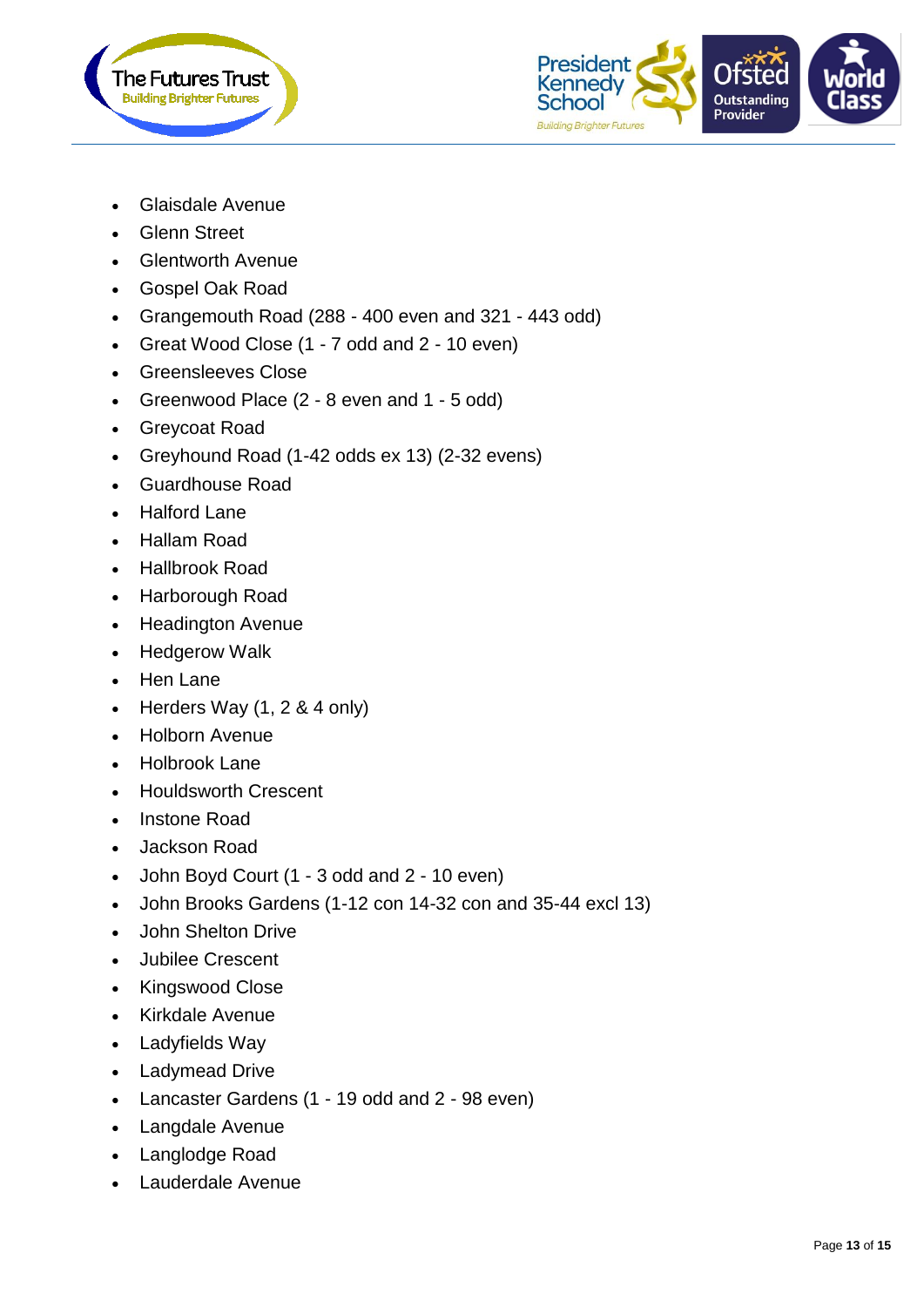



- Leacrest Road
- Leeder Close
- Leyburn Close
- Lilley Close
- Links Road
- Little Lawn Close (2 10)
- Lythalls Lane (upwards 206 even and upwards 219 odd)
- Malmesbury Road
- Mandrake Close
- Marshdale Avenue
- Masser Road
- Meadow Road
- Middlemarch Road (upwards 323 odd and upwards 348 even)
- Morland Road
- Newport Road
- Nunts Lane
- Nunts Park Avenue
- Oatlands Close
- Orpington Drive
- Orton Road
- Outermarch Road (upwards 69 odd and upwards 92 even)
- Owenford Road
- Park Avenue
- Parkgate Road
- Parkland Close
- Parkville Close
- Parkville Highway
- Paxmead Close
- Paynell Close
- Pembrook Road
- Penny Park Lane
- Penrith Close
- Peyto Close
- Redcap Croft
- Richard Joy Close
- Robert Atchison Way  $(2, 4, 6, 7, 8, 9)$  and 9 only)